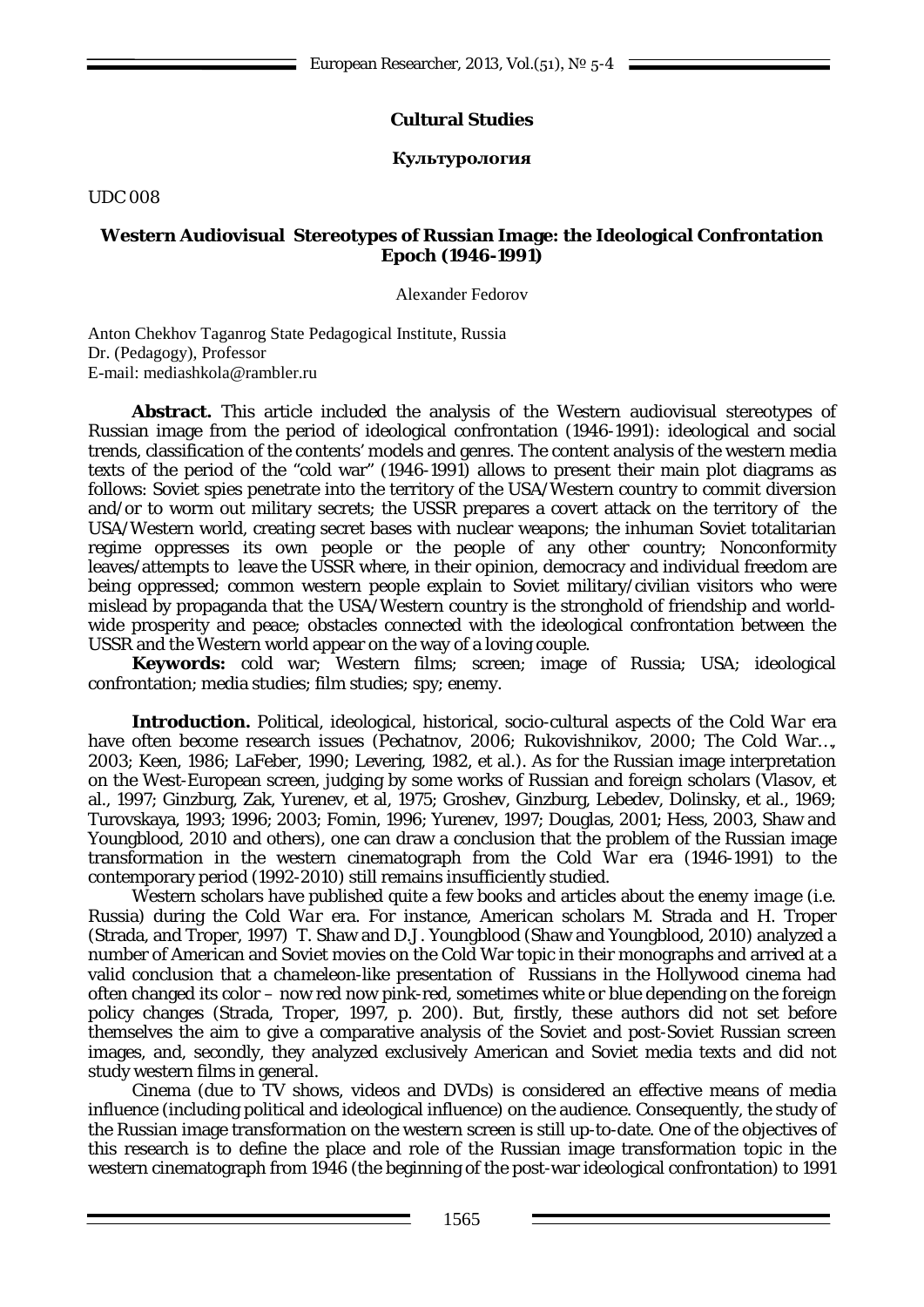(the Soviet Union disintegration) versus the tendencies of the modern age (1992-2010); the study of the political, ideological, social and cultural contexts, the principal development stages, concepts, aims, objectives, authors' conceptions of this topic interpretation on the western screen; classification and comparative analysis of the ideology, content models, genre modifications, western cinematograph stereotypes connected with the Russian image interpretation.

The research methodology is based on key philosophical propositions concerning the communication, interdependence and integrity of phenomena/facts, the unity of historical and social aspects in cognition, the dialogue of cultures theory by M. Bakhtin and V. Bibler. My work relies on research content approach (study of the process content with the whole complex of its elements, their interactions and character, reference to facts, analysis and synthesis of theoretical findings, etc.), on historical approach – study of concrete historical development of the claimed topic in the western cinematograph. For this purpose I use both theoretical research methods (classification, comparison, analogy, induction and deduction, abstraction and concretization, theoretical analysis and synthesis, generalization) and empirical research methods (data acquisition connected with the research subject matter). The efficiency of such methods has been proved by western (R. Taylor, T. Shaw, D.J. Youngblood, A. Loughton, et al.) as well as Russian scholars (N. Zorkaya, E. Ivanyan, M. Turovskaya, A. Chubaryan, et al.).

It is well-known that the interpretation of media texts is changeable and subject to variations of political policies. After the peak of the ideological confrontation of the late Stalinism era and the peak of McCarthyism (1946-1953) when screen *enemy images* were full of mutual malicious grotesque, the Thaw period of the mid 1950s – the early 1960s turned the situation of the ideological confrontation in media production in the direction of a more verisimilar representation of a *potential enemy.* Both western and Russian scholars frequently noted that there were always enough excuses for ideological and media confrontation (Jones, 1972; Keen, 1986; LaFeber, 1990; Levering, 1982; Shlapentokh, 1993; Small, 1980; Strada, 1989; Strada and Troper, 1997; Whitfield, 1991; Ivanyan, 2007; Klimontovich, 1990; Kovalov, 2003; Turovskaya, 2003). But each of the opposing sides preferred to choose the most advantageous facts (in their favor) passing over *black spots* in silence.

That explains the violent storm of angry accusations of bourgeois cinema vices as well as the western world in general which raged in Soviet scientific and journalistic literature devoted to the problem of the *ideological struggle on the screen* (see, for example, Ashin, Midler, 1986, p. 83; Baskakov, 1981, pp. 16-17; Kokarev, 1987, pp. 5-6; Komov, 1982, p. 13; Kukarkin, 1985, p. 377). At the same time, "propagandists possessed all the necessary premises and conditions for the creation of the information reality suitable for the USSR administration: experience, state monopoly on mass media and information itself, citizens' confidence in the government and newspaper messages, a low level of political culture and literacy of some part of the population, traditional distrust of the West" (Fateyev, 1999).

It is true that one could often run across single-valued passages in the works of more liberal Soviet film critics (Dolmatovskaya, 1976, pp. 221-223; Kapralov, 1984, p. 379; Kartseva, 1987, pp. 199-201; Sobolev, 1975, p. 18) meant for Soviet viewers who had never seen anti-Soviet films, and who had never attempted to reach the level of comparative analysis of media stereotypes *on both sides of the Iron Curtain.* 

However, the evolution of western film texts interpretations by Soviet and Russian critics is a subject for further research. In this book we are interested mainly in the image of Russians seen through the western *film view.*

### *Films' Stereotypes of the Ideological Confrontation Epoch (1946-1991)*

The comparative analysis of plots, characters and ideology of the western and Soviet films of the ideological confrontation epoch (1946-1991) shows a substantial similarity of their media stereotypes.

The content analysis of *Cold War* media texts allows to present their main plots as follows:

- spies penetrate into some USSR/USA/Western country to sabotage and/or to find out some military secrets (*Secret Mission, The Blue Arrow, The Mystery of Two Oceans, Above the Tissa, The Shadow Near the Pier*, *The Case of Corporal Kotchetkov, A Shot in the Fog, Marked Atom, The Prize*, *13 Frightened Girls, We Accuse, From Russia with Love*, *Topaz*, *A Dandy in Aspic, Le Serpent, The Spy Who Came in from the Cold, Firefox, Invasion U.S.A., Le caviar rouge, The Fourth Protocol, No Way Out, etc.*);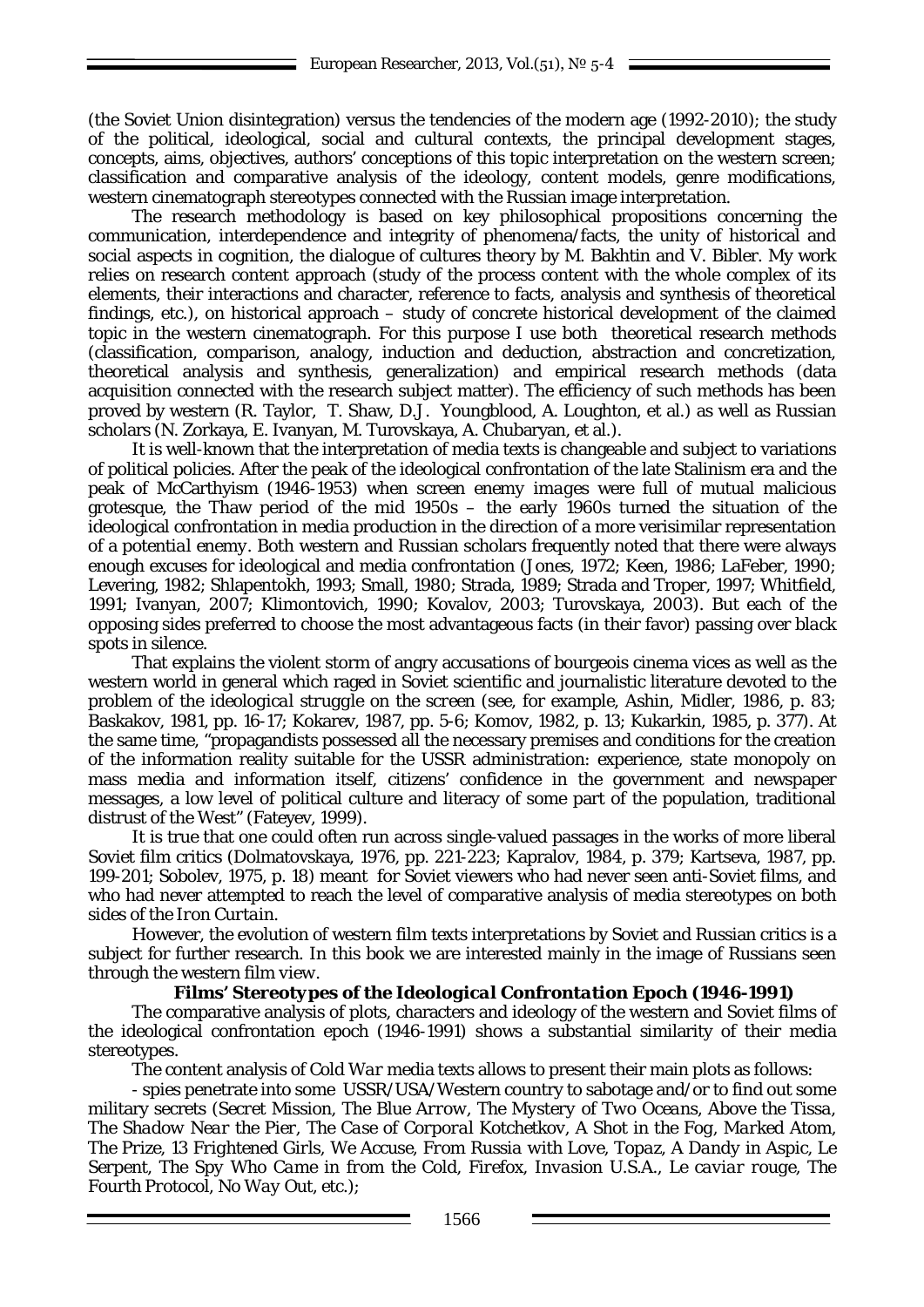European Researcher, 2013, Vol.(51),  $N^{\circ}$  5-4

- the opponent plots a secret attack against some USSR/USA/Western country creating secret bases with nuclear weapons for this purpose (*The Mystery of Two Oceans, World War III, Secret Weapons, Rocket Attack U.S.A., etc.*). Another variant: occupation troops invasion (*Black Seagull, Red Dawn, Amerika, etc.*), opponents exchange nuclear strikes which destroy the USA or even the whole planet (*Five*, *On the Beach, Chosen Survivors*, *Threads*, *Fail-Safe*, *The Day After*, etc.);

a brutal pseudo-democratic or totalitarian regime oppresses its own people (USSR/USA/other country) quite often performing risky medical experiments or throwing its people into concentration camps (*The Plot of the Doomed*, *Silver Dust, The First Circle, One Day in the Life of Ivan Denisovich, 1984*, *Gulag*, *Mosca addio, Moscow on the Hudson*, *The Interviewer*, etc.);

- dissidents abandon/try to abandon a country where, in their opinion, democracy and personal freedom are stifled (*The Iron Curtain*, *Red Danube*, *The Journey*, *Escape to the Sun, Green Card, The Lost, La Diagonale du fou, Moscow on the Hudson, Flight 222, White Nights, etc.*);

- ordinary Soviet/western citizens explain to Soviet/western military/civil visitors misled by propaganda that the USSR/USA/Western country is a bulwark of friendship, prosperity and peace (*Ninotchka*, *Silk Stockings, Russian Souvenir, Leon Garros is Looking for his Friend*, *The Russian are Coming, Russkies, etc.*)

- a loving couple meets some obstacles connected with the ideological confrontation between the USSR and the Western world (*Silk Stockings, The Iron Petticoat, Queen of Revenge or to Leave Forever, One Two Three, Before Winter Comes, The Golden Moment, Cowboy and the Ballerina, etc.*);

I agree with M. Strada and H. Troper: the last prominent peak of the *Cold War* cinema fell on the early 1980s when the Russian as part of a monolithic and aggressive system were portrayed as products of their environment – malevolent, strong, and actively revolutionary all over the world. In the early 1980s love and marriage practically disappeared from American films about Russia, as well as religion. Almost all Russian characters were shown as definite agents of violence: they were men who abhorred and usually endangered the American way of life. In this message there was an incessant crystal-clear demand from advocates of freedom to remain vigilant in relation to the malevolent Soviet system and its sinister representatives (Strada, Troper, 1997, p. 170).

However, a detailed analysis of Soviet/Russian films about America and the West is not our research objective, therefore we will focus on studying stereotypes *within the ideological confrontation topic presented in western feature films of different genres.*

## *The Stereotype Structure of Western 'Confrontational' Dramas*

*Historical period, scene: any interval of time from 1917 to 1991, the USSR, the USA, other countries.*

*Setting, household objects: simple dwellings and household utensils of Soviet characters, luxurious dwellings and household stuff of western characters.*

*Representation of reality: quasirealistic or conventional and grotesque depicting of people's life in 'hostile countries'.*

*The western example of representation of events: New York, a modern attractive megalopolis, a cosy and comfortable, democratic and dynamical melting pot of nationalities and cultures. And on the other side of the ocean is Moscow, - a dark, gloomy city with long queues outside the shops and military patrols on the streets.*

*Characters, their values, clothing, constitution, lexicon, mime, gestures: positive characters are advocates of democratic ideas; negative characters are exponents of antihumane, militarist ideas. Characters differ not only in the social but also in the material status. Soviet characters are quite often demonstrated as rude and cruel zealots with a primitive vocabulary and ever frowning faces, active gesticulation and disagreeable voices.*

*Significant change in the characters' life: negative characters prepare to implement their anti-humane ideas.*

*Incipient problem: the lives of positive characters as well as lives of the whole nationalities/countries are in danger.*

*Search for solutions to the problem: a struggle of positive characters with negative ones.*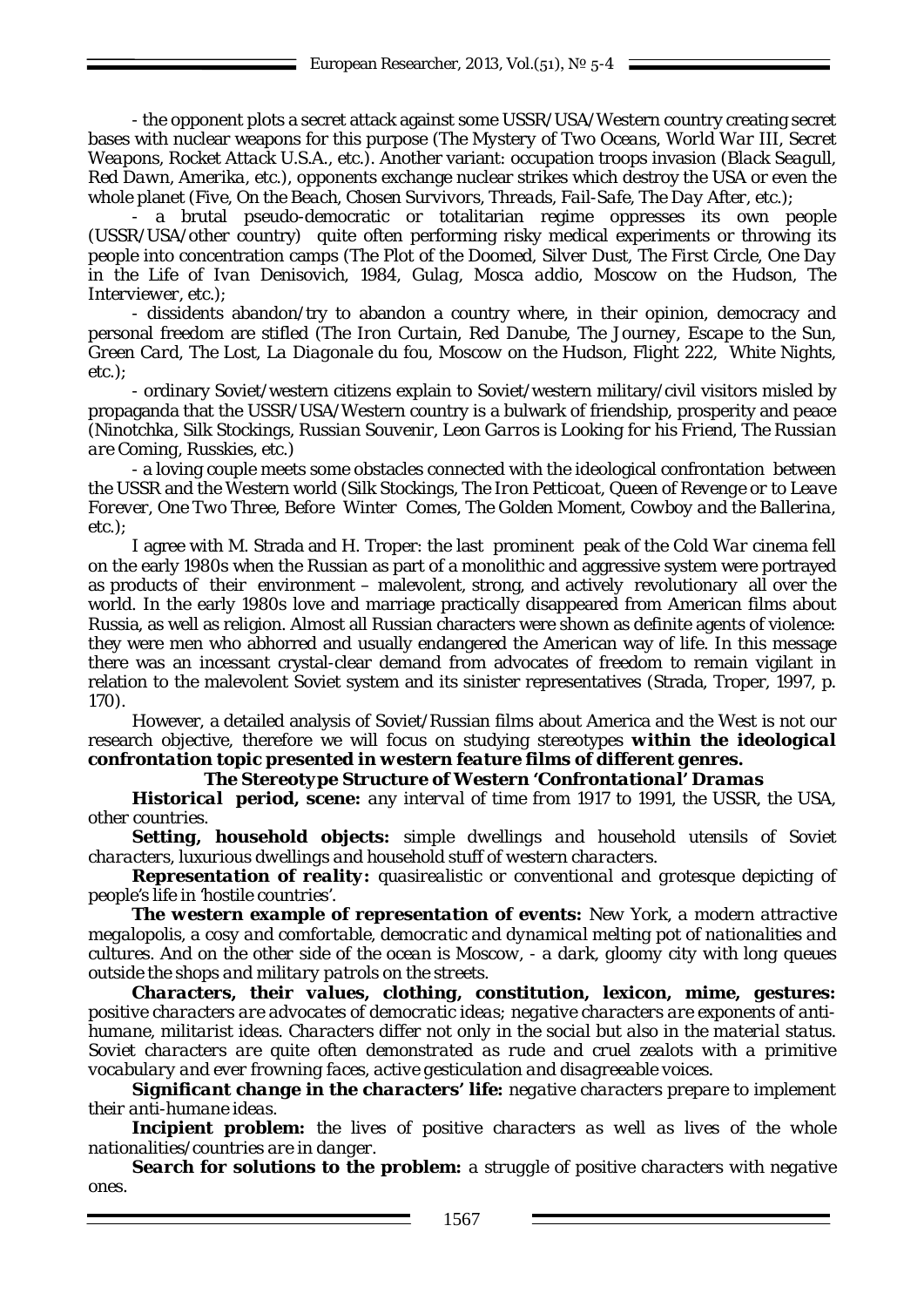*Problem solution: murder/arrest of negative characters, returning to a peaceful life.* **The Beast of Budapest. USA.** Director H. Jones**.**

*Historical period, scene: Hungary, October, 1956.*

*Setting, household objects: dilapidated streets and buildings of Budapest, torturechambers of Hungarian communist special services; poor households of simple Hungarians, luxurious interiors of the Budapest police chief's department.*

*Representation of reality: quasirealistic, making some semblance to documentary objectivity by including some fragments of original newsreel facts of 1956.* 

*Characters, their values, clothing, constitution, lexicon, mime, gestures: Hungarian rebels and special services workers of the Hungarian communist regime. The latter are shown as rude, cruel and cynical sadists with a primitive vocabulary, unpleasant voices and looks; Hungarian rebels, on the contrary, are depicted as extremely positive characters; they are purposeful, strong, honest fighters for peace and democracy who use a business lexicon, restrained manners and mime; even those of them who at first tried to maintain neutrality or even were under the influence of the communist propaganda, soon find their bearings and join the rebels.*

*Significant change in the characters' life: Hungarian communists together with the Soviet troops try to crush the riot of Hungarian workers and students and to arrest/kill their leaders.*

*Incipient problem: the lives of positive characters – Hungarian rebels, are under threat.*

*Search for solutions to the problem: the leaders of Hungarian rebels go into action against communist special services.*

*Problem solution: the positive characters slay the Budapest police chief in the fight who wanted to flee to Austria for fear of people's wrath (though in the end the offscreen voice reports that, unfortunately, the victory of democratic forces proved to be temporary and soon the Soviet troops managed to restore a communist regime in Hungary)*

**Sakharov. Great Britain, 1985.** Director J. Gold.

*Historical period, scene:* the *USSR of the middle of the 1980s.*

*Setting, household objects: poor Soviet conditions of life, squalid surroundings.*

*Representation of reality: quasirealistic, making some semblance to documentary objectivity, elements of obvious grotesque.*

*Characters, their values, clothing, constitution, lexicon, mime, gestures: an outstanding scientist-democrat and crafty KGB agents. They differ in their ideology. Academician Sakharov is charming, clever, honest, plainly dressed, has a correct literary speech, his mime and gestures suit the canons of the intellectual. The KGB agents are deceitful, cynical, obsessed with the ideas of repressing democracy and freethinking… Their lexicon is primitive, their gestures and mime are vulgar.*

*Significant change in the characters' life: KGB initiates surveillance of the outstanding scientist-democrat, and then he is exiled from Moscow into a bleak and dirty provincial town, off-limits to foreigners.*

*Incipient problem: the life of the outstanding scientist and his family is in danger.*

*Search for solutions to the problem: a democratic western society supports the scientist-democrat.*

*Problem solution: inspired by the Western world support the scientist believes in the near win of democratic forces.* 

**The Hunt for Red October. USA, 1990.** Director G. McTiernan.

*Historical period, scene: at the turn of the 1990s, in the ocean.* 

*Setting, household objects: office compartments and cabins of a submarine.*

*Representation of reality: realistic, making some semblance to documentary objectivity.*

*Characters, their values, clothing, constitution, lexicon, mime, gestures: the commander of the Soviet submarine 'Red October' and their American colleagues. At first they differed in the ideological status. The commander is charming, clever, honest, dressed in the military uniform, his speech (English, of course) is correct, his mime and gestures suit the canons of a military seaman. His American colleagues are also dressed in the military form, they are efficient professionals.*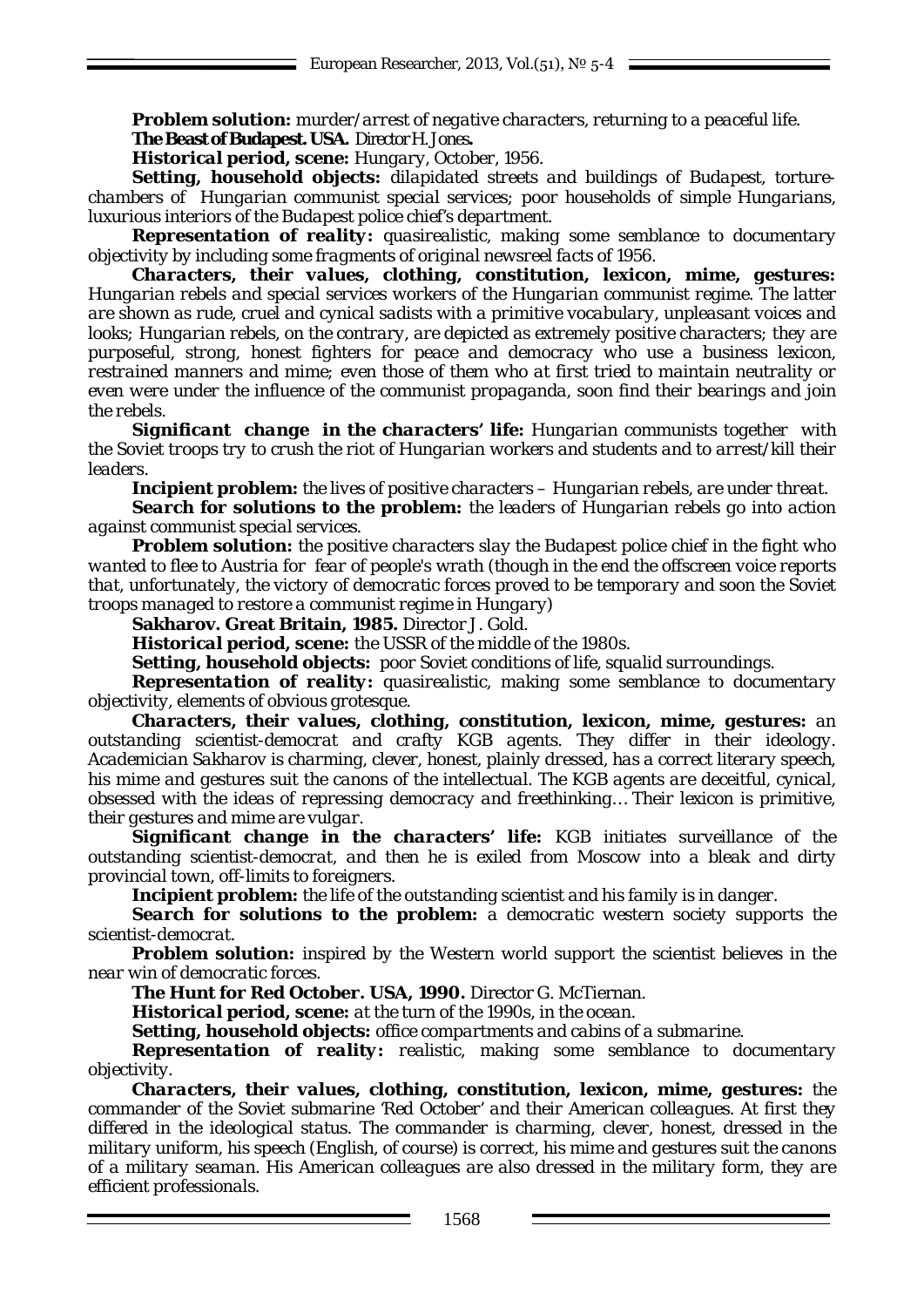*Significant change in the characters' life: American military men want to win the Soviet commander to their side.*

*Incipient problem: hesitation of the Soviet submarine commander between the military oath and a temptation to hand over the newest submarine to the American colleagues.*

*Search for solutions to the problem: the commander of the submarine tries to analyze the situation.*

*Problem solution: the triumph of democratic forces, the commander of the Soviet submarine joins the American Fleet.*

*The Stereotype Structure of Western 'Confrontational' Thrillers or Detectives*

*Historical period, scene: any interval of time from 1917 to 1991, the USSR, the USA, other countries.*

*Setting, household objects: simple dwellings and household utensils of Soviet characters, luxurious dwellings and household stuff of western characters (but being on the territory of the hostile country the spies adapt to housing and living conditions of the adversary).*

*Representation of reality: as a rule, conventional and grotesque representation of the lives of people in 'hostile states'.*

*Characters, their values, clothing, constitution, lexicon, mime, gestures: positive characters (frontier guards, counterintelligence agents, spies, saboteurs, and peaceful citizens) and negative ones (the same groups, except for peaceful citizens). Split by ideology and world outlook (bourgeois and communist), as a rule, the characters are strong-built and look according to the plot of a media text: spies can for some time (before the exposure, for example) look nice, but then they will necessarily show their vile essence... Other Soviet characters (frontier guards, KGB chiefs, etc.) are shown as rude and cruel zealots with a primitive lexicon, ever frowning faces, active gesticulation and disagreeable tones of heart-rending cries...*

*Significant change in the characters' life: negative characters commit a crime (illegal crossing the border, acts of sabotage, espionage, blackmail, theft of government secrets, murders).*

*Incipient problem: law-breaking.*

*Search for solutions to the problem: crime investigation, pursuit of negative characters.*

*Problem solution: positive characters expose/catch/kill negative characters.*

**Embassy. The USA, 1972**. Director G. Hessler.

*Historical period, scene: an Arabian country of the early 1970s. The American embassy. Setting, household objects: streets of the Arabian capital, the embassy interiors.*

*Representation of reality: neutral and correct representation of positive American characters; a slight grotesque in relation to the Soviet spy (though, at first his portrait is neutral), the settings and interiors look quite realistic.*

*Characters, their values, clothing, constitution, lexicon, mime, gestures: the negative character is a Soviet spy; positive characters are a dissident who ran away from the USSR and the American embassy staff. All the characters are dressed nearly in the same way – according to the diplomatic status. All of them are restrained. It is clear that the Soviet spy is forced to conceal his adherence to 'the values of the socialist way of life'.*

*Significant change in the characters' life: the Soviet spy penetrates into the American embassy.*

*Incipient problem: the Soviet spy tries to kill the dissident from the USSR who asked the American ambassador for a political asylum.*

*Search for solutions to the problem: positive Americans try to expose the Soviet spy.*

*Problem solution: the Soviet spy is exposed.*

**Telefon. The USA, 1977.** Director D. Siegel.

*Historical period, scene: the USA of the late 1970s.* 

*Setting, household objects: American streets, offices of American special services.*

*Representation of reality: neutral and positive American characters; a slight grotesque in relation to the Soviet spy; the settings and interiors look quite realistic.*

*Characters, their values, clothing, constitution, lexicon, mime, gestures: a negative character – Soviet spy Dalchinsky; positive characters – Soviet agent Borzov (here one can feel the obvious détente impact on Hollywood scripts that never dared to endow Soviet spies*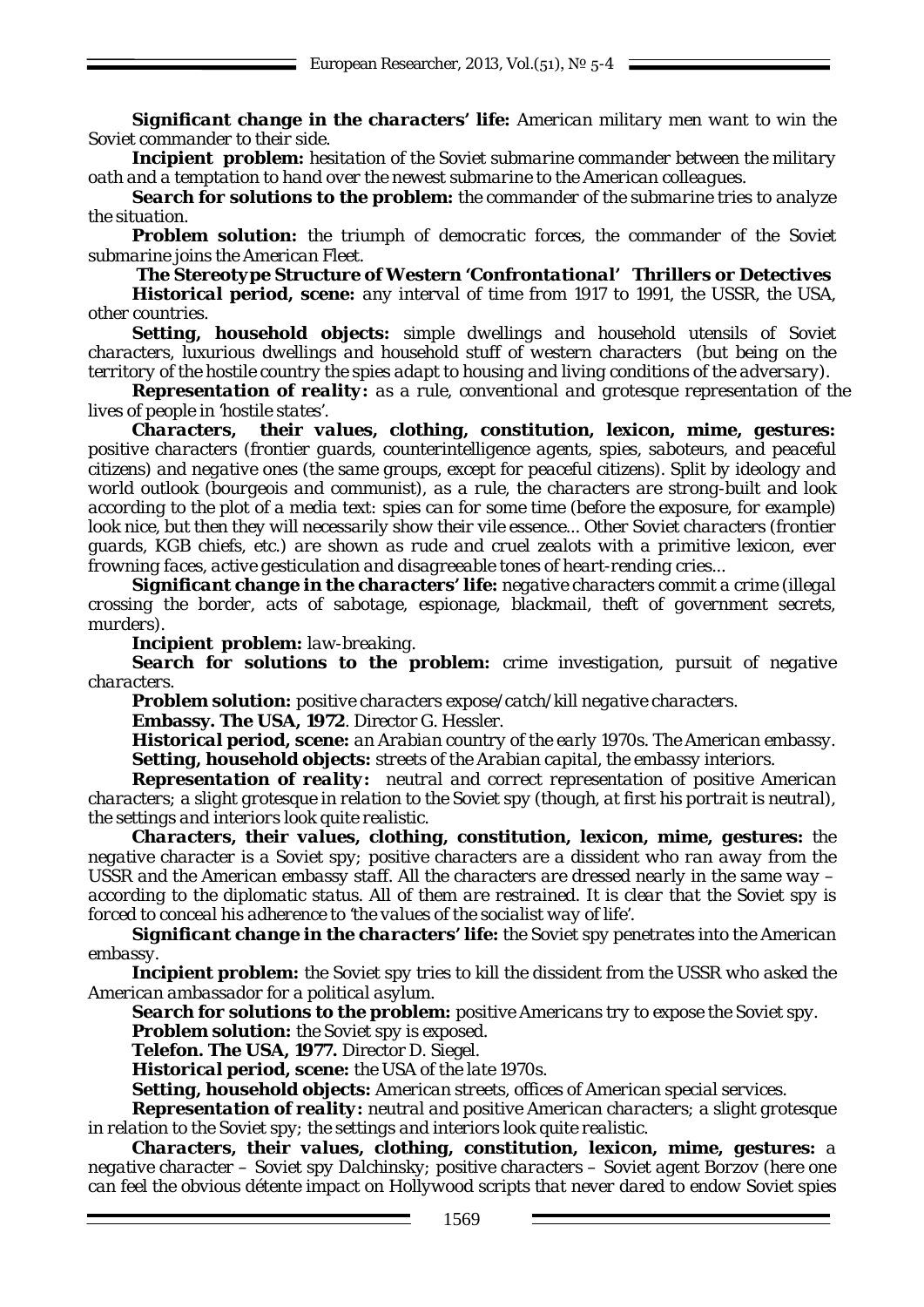*with positive traits before); by the way, a similar method was used earlier in the Soviet cinema too, in the film 'Resident's Mistake' shot in 1968; an American spy is also shown there in a positive way) and employees of American intelligence department. All the characters are dressed almost likewise – they are wearing smart clothes. They are reserved in showing their feelings and thoughts.*

*Significant change in the characters' life: Soviet spy Dalchinsky makes up his mind to implement an old plan of the Soviet espionage; using a codeword on the phone he orders the Kremlin agents who were hypnotized in the 1940s to blast out USA military facilities.*

*Incipient problem: the USA security is in danger (though the majority of the damaged militarily facilities turn out to be out-dated).*

*Search for solutions to the problem: the Kremlin sends the best agent Borzov in the USA to upset Dalchinsky's plans.*

*Problem solution: Borzov neutralizes Dalchinsky and prevents a further serial of explosions. After the successfully completed operation Borzov (apparently, being fascinated by the American way of life and beautiful Barbara) resolves to remain in the USA for good. Here the reasons for the initially positive image of Borzov become clear even to the least sagacious audience...*

**No Way Out. USA, 1987**. Director: R. Donaldson.

*Historical period, scene: the USA of the mid-eighties of the XXth century.*

*Setting, household objects: offices of special services, apartments.* 

*Representation of reality: the living conditions and all the characters are displayed quite realistically, without grotesque.*

*Characters, their values, clothing, constitution, lexicon, mime, gestures: a negative character – a Soviet spy (charismatic, attractive, purposeful, clever, well-dressed); positive characters – Americans, including - employees of the American special services. The Soviet spy skillfully conceals his genuine purposes and goals under the mask of a charming American for the greater part of the action.*

*Significant change in the characters' life: the Soviet spy gets some information about the American special services affairs.*

*Incipient problem: the Soviet spy attempts to undermine the USA defensive capability.*

*Search for solutions to the problem: positive Americans attempt to expose the Soviet spy.*

*Problem solution: the Soviet spy is exposed.*

### *The Stereotype Structure of Western 'Confrontational' Action Films*

*Historical period, scene: any interval of time from 1917 to 1991, the USSR, the USA, other countries.*

*Setting, household objects: simple dwellings and household utensils of Soviet characters, luxurious dwellings and household stuff of western characters (if the latter are in the West, of course, not on the territory of Russia), typified patterns of military facilities bases, cabins of planes and tanks, decks of naval vessels, compartments of submarines.* 

*Representation of reality: as a rule, conventional and grotesque representation of the lives of people in 'hostile states'.*

*Characters, their values, clothing, constitution, lexicon, mime, gestures: positive characters (servicemen of different armed forces and peaceful citizens) - advocates of democratic ideas; aggressors (military men, saboteurs, terrorists) – bearers of anti-humane ideas. Split by ideology and world outlook (bourgeois and communist), as a rule, the characters are strong-built and look according to the plot of a media text: Soviet characters (soldiers, officers) are shown as rude and cruel zealots in Western films with a primitive vocabulary, ever frowning faces, active gesticulation and disagreeable tones of heart-rending cries...*

*Significant change in the characters' life: negative characters commit a crime (military aggression, acts of sabotage, murders).*

*Incipient problem: transgression - the lives of positive characters, and very often, the lives of all peaceful characters of a democratic country (in this or that meaning) are under threat.*

*Search for solutions to the problem: armed struggle of the positive characters with the enemy aggression.*

*Problem solution: killing/capture of aggressors, return to peaceful life.*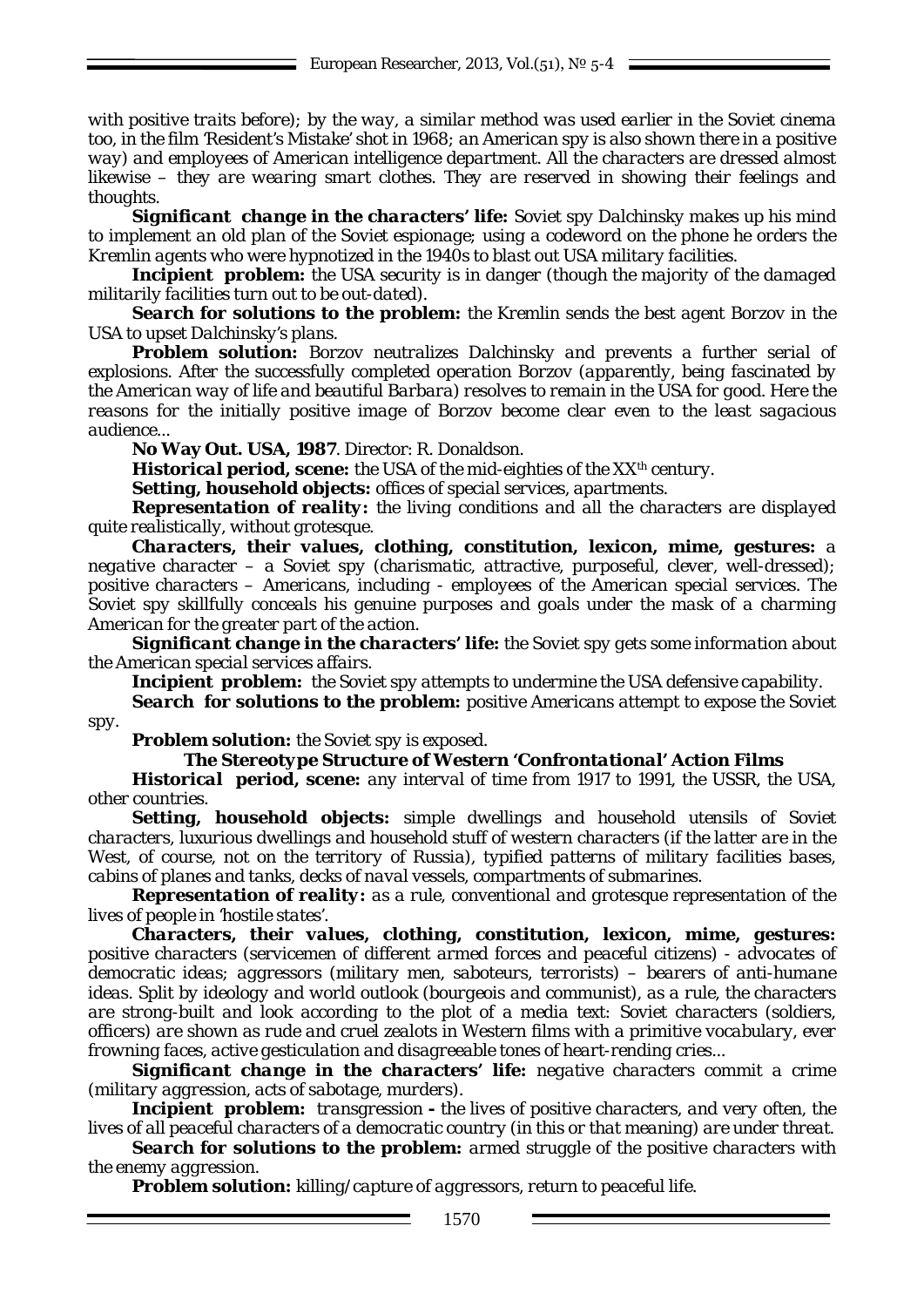European Researcher, 2013, Vol.(51),  $N^{\circ}$  5-4

**Firefox. USA, 1982.** Director C. Eastwood.

*Historical period, scene: the Moscow and Moscow suburbs of the early 1980s.*

*Setting, household objects: Moscow streets, apartments, a military aerodrome situated near Moscow, a jet fighter cabin; ascetic conditions of the Soviet life.*

*Representation of reality: the Soviet life attributes, interiors, costumes and so forth are shown with grotesque. Moscow looks like a dark, dirty, unfriendly city, with military patrols in the streets and in the underground.*

*Characters, their values, clothing, constitution, lexicon, mime, gestures: a positive character – a courageous and dexterous American pilot, he is also a valorous spy and a patriot of America; negative characters – his Soviet enemies, dull-witted and disagreeable; common Moscow passers-by are shown as people with gloomy faces dressed in similar greybrown clothes. The vocabulary of all the characters is plain. The mime and gestures are often exaggerated.*

*Significant change in the characters' life: having stolen a march on the armed guard the American pilot skulks to the Soviet military aerodrome.* 

*Incipient problem: the American pilot hijacks a secret Soviet jet Firefox and successfully takes off.*

*Search for solutions to the problem: Soviet military men try to shoot down the plane, and the American pilot tries to escape.*

*Problem solution: the American pilot successfully lands at a western military aerodrome.*

**Born American. USA, 1985.** Director R.Harlin.

*Historical period, scene: the Finland and the USSR of mid 1980s, frontier areas.*

*Setting, household objects: streets and houses in Finland and the USSR, KGB torturechambers. Poor Soviet living conditions.*

*Representation of reality: the Soviet life attributes, interiors, costumes and so forth are shown with grotesque, and the Finnish ones are shown in a positive and advertising manner.*

*Characters, their values, clothing, constitution, lexicon, mime, gestures: positive characters are common nice American guys; negative characters are Soviet agents of KGB. The latter look like caricatures – with hysterical mime and gestures, a primitive vocabulary. The Soviet characters are dressed in plain grey clothes.*

*Significant change in the characters' life: having deceived the Soviet frontier guards the American guy illegally crosses the Finnish-Soviet border just for fun.*

*Incipient problem: the American guy falls into clutches of cruel KGB agents.*

*Search for solutions to the problem: the American guy tries to crash out.*

*Problem solution: the American guy manages to return to the West.*

**Rambo III. USA, 1988.** Director P. MacDonald.

*Historical period, scene: the Afghanistan occupied by the Soviet army of the late 1980s, mountain regions.* 

*Setting, household objects: military bases, military accessories (the uniform, arms, etc.).*

*Representation of reality: the Soviet life attributes, interiors, costumes and so on look like rather realistic but some conventional elements characteristic of fighting and firing scenes of this genre are quite obvious.*

*Characters, their values, clothing, constitution, lexicon, mime, gestures: a positive courageous and invincible American warrior, and negative Soviet aggressors (shown in a grotesque manner). The characters' vocabulary is simple and connected to army specificity. The characters' mime and gestures are often exaggerated. The majority of the characters are dressed in a military uniform. Their physical development is apparently above the average.*

*Significant change in the characters' life: the American superman arrives in Afghanistan occupied by Soviet troops.*

*Incipient problem: the American guy's life as well as the lives of common Afghan people is under threat.*

*Search for solutions to the problem: the valorous American warrior defends the democracy and freedom of Afghan people.*

*Problem solution: the victory of the American superman over the Soviet aggressors.*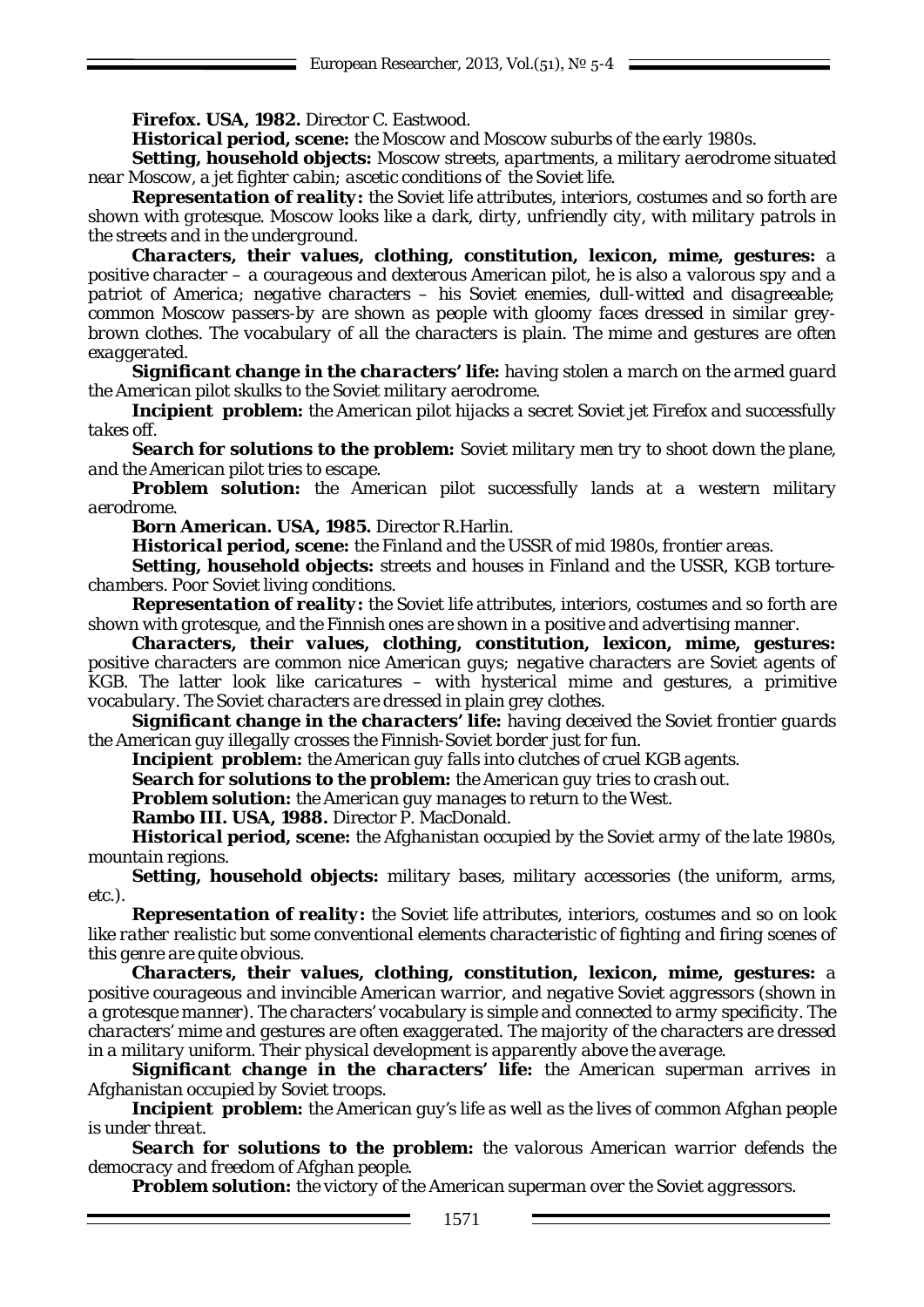# *The Stereotype Structure of Western 'Confrontational' Melodramas*

*Historical period, scene: any interval of time from 1917 to 1991, the USSR, the USA, other countries.*

*Setting, household objects: simple dwellings and household utensils of Soviet characters, luxurious dwellings and household stuff of western characters.* 

*Representation of reality: as a rule, a conventional and grotesque representation of people' life in 'hostile states'.*

*Characters, their values, clothing, constitution, lexicon, mime, gestures: male and female characters of a contrasting ideological and social status. Characters, as a rule, are of a shapely constitution and look rather nice. Their clothes, vocabulary and mime are of average quality.*

*Significant change in the characters' life: meeting of the male and female characters.*

*Incipient problem: ideological and social mésalliance.*

*Search for solutions to the problem: the characters overcome ideological and social obstacles to their love.*

*Problem solution: wedding / love harmony (in most cases); death, separation of characters (as an exception from the rule).*

**Jet Pilot. USA, 1957.** Director: J. von Sternberg.

*Historical period, scene: the USA (Alaska) and the USSR of the 1950s.*

*Setting, household objects: a jet cabin, apartments, military offices.*

*Representation of reality: emphasized favorable methods of treating positive characters and grotesque when treating negative characters.*

*Characters, their values, clothing, constitution, lexicon, mime, gestures: an American colonel and a young lady, – a Soviet jet pilot. They are of a different ideological, social and material status. The characters are usually dressed in the military uniform. They both are well-built. They speech is plain. The mime and gestures are emotional.*

*Significant change in the characters' life: a Soviet jet lands in Alaska. Its pilot is a charming Russian beauty who gets fascinated by America; the American colonel falls in love with her at first sight, they get married…*

*Incipient problem: soon after their wedding it turns out that the charming Russian spouse of the American colonel is a spy.*

*Search for solutions to the problem: the American starts to play his own game – he (as a counterspy) comes together with his wife to the USSR.*

*Problem solution: in the USSR the American colonel realizes that his Russian wife really loves him. The reunited couple steals Soviet aviation secrets and flies back to Alaska, having stolen the newest Russian jet fighter...*

**Anastasia. USA, 1956.** Director A. Litvak.

*Historical period, scene: the Europe of the 1920s.*

*Setting, household objects: the apartments of the Romanovs who are emigrants in Europe; urban streets.*

*Representation of reality: emphasized favorable methods of treating positive characters – the members of the Romanov family, as a whole a positive representation of heroine I. Bergman who gives herself out for Anastasia - the Russian emperor's (Nickolas II) daughter who escaped from being shot.*

*Characters, their values, clothing, constitution, lexicon, mime, gestures: the Romanovs who managed to escape are hereditary aristocrats with exquisite manners and imposter Anastasia. They belong to different social strata. Their clothes are in line with their social status – the members of the Romanov family are dressed elegantly. Anastasia (esp. at first) is dressed in plain clothes. The characters' vocabulary is in accord with their social status. The mime is often exaggerated and gestures are emotional.*

*Significant change in the characters' life: Paris, 1928. The members of the Russian tsar's family (who are in emigration) know that in July, 1918 Tsar Nickolas the Second, his wife Alexandra and their children were shot by Bolsheviks. However, all of a sudden, in a Western Europe country there shows up a young woman who calls herself the daughter of the Russian tsar – Anastasia.*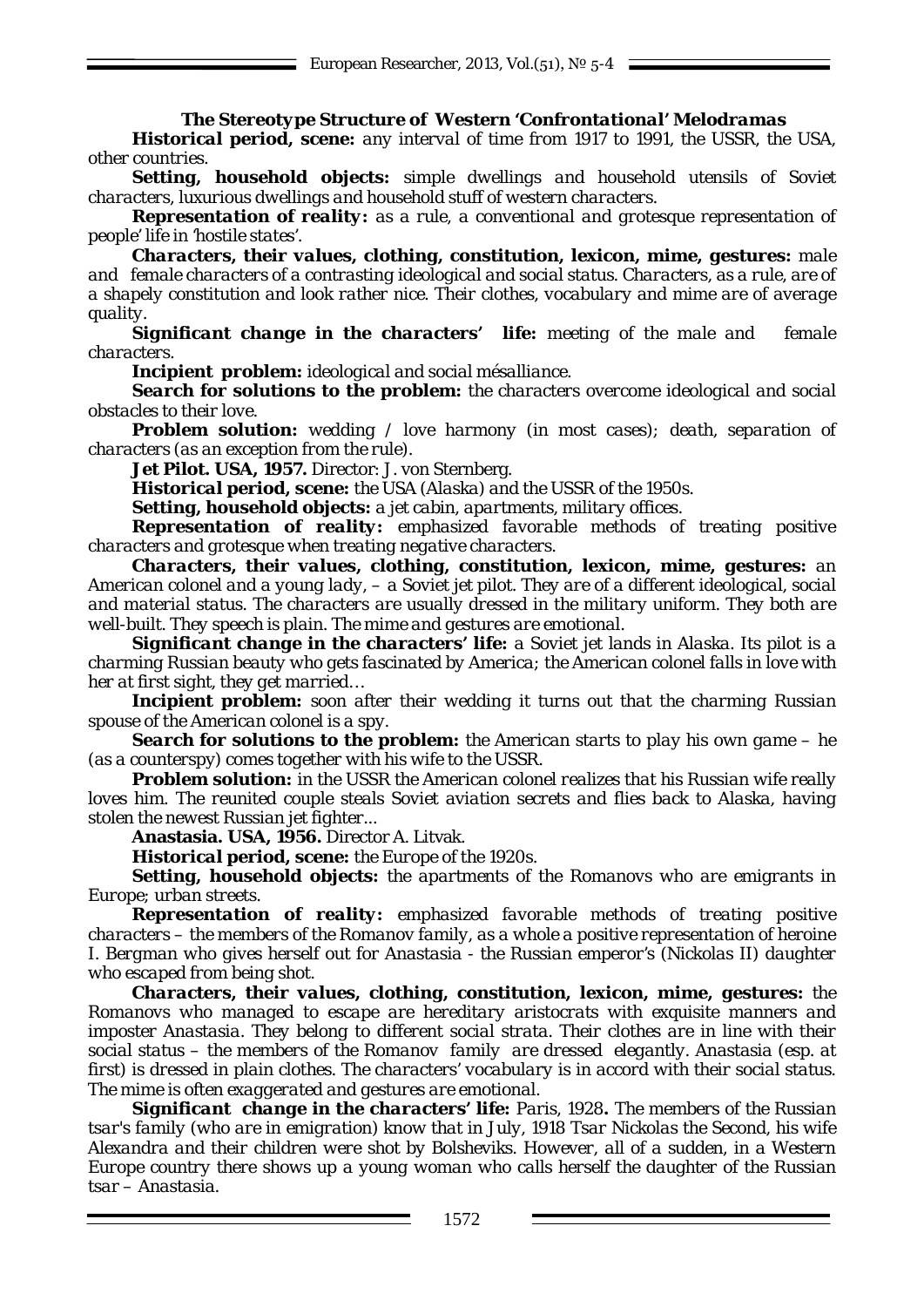*Incipient problem: the appearance of the imposter makes some members of the Russian tsar's family and their servants preys to doubts: is the charming stranger genuine princess Anastasia?*

*Search for solutions to the problem: Anastasia's strange fragmentary reminiscences about the Romanovs' life which could be known only to a narrow circle of the tsar's family seem rather verisimilar… The members of the Romanov family try to look into the imposter's odd story…*

*Problem solution: at first Empress Maria Fedorovna accuses Anastasia of fraud but on hearing Anastasia's recollections known to them alone recognizes her as Nickolas the Second's daughter. And though journalists dig up true facts Maria Fedorovna gives Anastasia her blessing to marry a former Russian general…*

**The Golden Moment. An Olympic Love Story. USA, 1980.** Director R. Sarafian.

*Historical period, scene: the USA and USSR of mid 1980s.*

*Setting, household objects: urban streets, apartments, hotel rooms, gyms. An ascetic mode of Soviet life.*

*Representation of reality: conventional (within the genre), the whole American environment and major American characters are shown with sympathy.*

*Characters, their values, clothing, constitution, lexicon, mime, gestures: a charming American athlete and a nice Soviet gymnast; they are of a contrasting ideological, social and material status. The characters prefer sportswear. Both of them are well-built. The characters' vocabulary is plain. The mime and gestures are those of common people.*

*Significant change in the characters' life: the meeting of these characters during the Olympic Games of 1980 in Moscow, their mutual love.*

*Incipient problem: the lovers face a number of hindrances.*

*Search for solutions to the problem: the Soviet gymnast and the American athlete try to overcome the obstacles to their love.* 

*Problem solution: when choosing between her sports career in the USSR and love, the Soviet gymnast prefers love…*

*The Stereotype Structure of Western 'Confrontational' Love Comedies* 

*Historical period, scene: any interval of time from 1917 to 1991, the USSR, the USA, other countries.*

*Setting, household objects: simple dwellings and household utensils of Soviet characters, luxurious dwellings and household stuff of western characters.* 

*Representation of reality: as a rule, a conventional/grotesque representation of people's life in 'hostile states'.*

*Characters, their values, clothing, constitution, lexicon, mime, gestures: male and female characters of a contrasting ideological and social status. The clothes of western characters look brighter and better than those of Soviet characters. The constitution, vocabulary, mime and gestures are differentiated but in whole the main characters (who according to the plot are destined to fall in love) have a pleasant appearance.* 

*Significant change in the characters' life: the principal characters fall in love under amusing/eccentric circumstances.*

*Incipient problem: ideological and social mésalliance.*

*Search for solutions to the problem: the characters overcome ideological and social obstacles to their love in a number of amusing/eccentric situations.* 

*Problem solution: a wedding / love harmony tinged with humor.*

**The Iron Petticoat. USA, 1957.** Director R. Thomas.

*Historical period, scene: the London of the late 1950s.*

*Setting, household objects: comfortable houses and household articles of Englishmen.* 

*Representation of reality: conventional (within the genre); London and characters are shown with evident sympathy. In relation to the heroine – Kovalenko – the methods of representation change in the course of the plot: from grotesque (in her original, Soviet status), to sympathy (her final acceptance of 'western values').*

*Characters, their values, clothing, constitution, lexicon, mime, gestures: Kovalenko, a shapely beautiful woman and KGB captain (in the beginning she is ascetic and possessed by communist ideas and ethics, but in the end she yields to the temptations of the*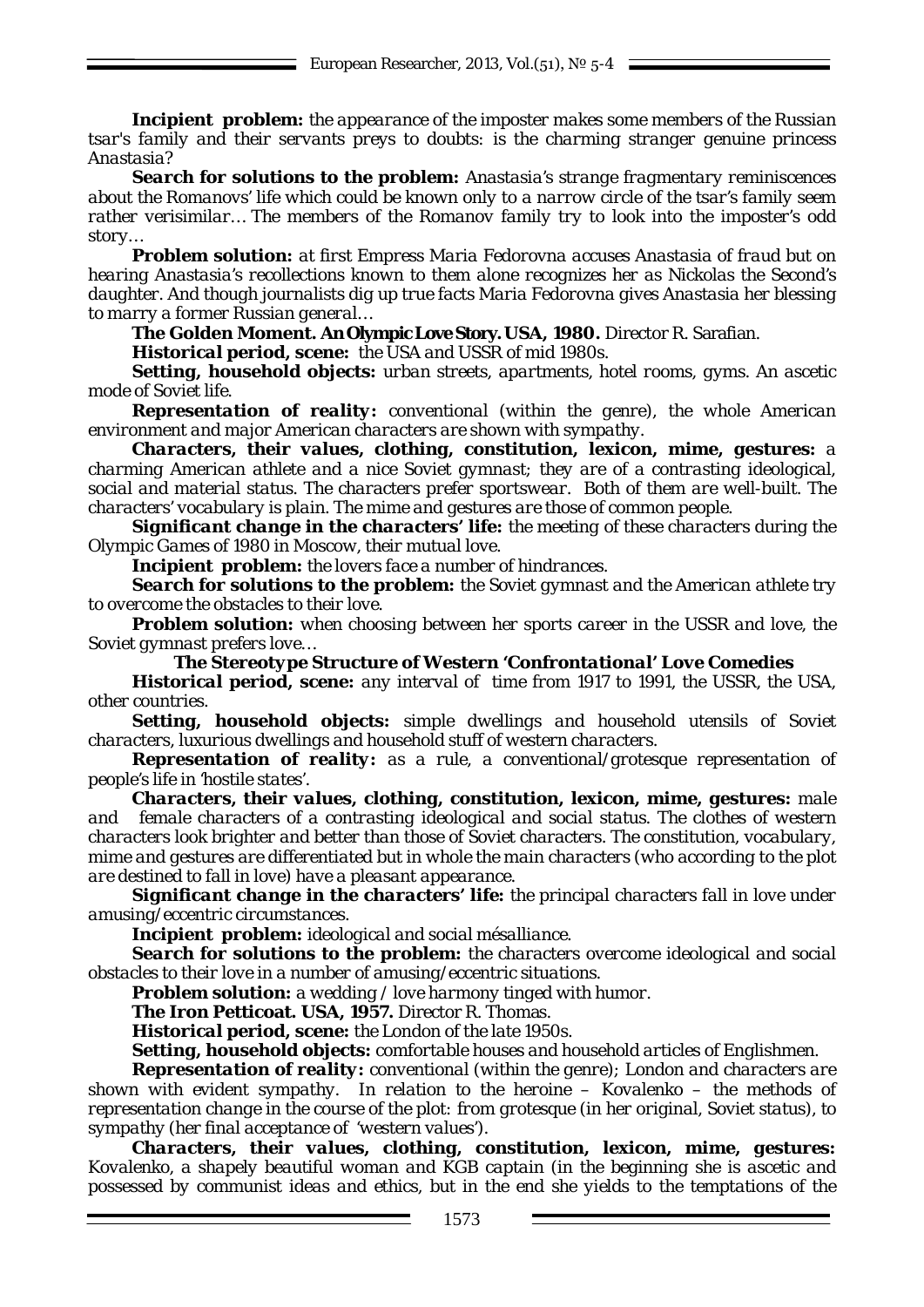*western life and is dressed in the extreme of the fashion) and an elegant, charming British captain of counterintelligence. At first, the heroine's vocabulary abounds in Soviet official words and stock phrases, her mime and gestures are frostily officious. At the end of the film the heroine undergoes serious changes – coherent plain English replaces the former officialese, her mime and gestures get also humanized.*

*Significant change in the characters' life: having arrived in London on the errand of the communist regime Kovalenko gets acquainted with a British captain.*

*Incipient problem: the difference in their ideological and social status obstructs the romance between the characters which is tinged with clowning, satire and humour.*

*Search for solutions to the problem: love becomes a means of overcoming the obstacles, and the principal obstacle being their mutual desire to convince each other of advantages of the communist or the Western world.*

*Problem solution: the solution of the Soviet beauty in love to reside in London, her happy alliance with the British officer.*

**Silk Stockings. USA, 1957.** Director R. Mamulian.

**Ninotchka. USA, 1960.** Director T. Donovan.

(Both the films are remakes of the well-known comedy *Ninotchka* (1939) directed by E. Lubitsch).

*Historical period, scene: the Paris and Moscow of the late 1950s.*

*Setting, household objects: luxurious dwellings and household stuff of Parisians, a poor official style of Moscow state offices.*

*Representation of reality: conventional (within the genre) but the French mode of life is shown with sympathy and the Soviet living conditions are caricatured. However, in relation to the principal heroine – Ninotchka – the means of image presentation undergo changes in the course of the plot: from a caricature (in her original, fanatical-Soviet status) to admiration (her final acceptance of 'western values').*

*Characters, their values, clothing, constitution, lexicon, mime, gestures: nice Soviet functionary Ninotchka (initially, she is modest and obsessed by communist ideas and the party ethics, but at the end of the film she yields to the temptations of the western life and is very fashionably dressed) and a rich, elegantly dressed Parisian. The vocabulary of the heroine is rich in official clichés, her mime and gestures are reservedly officious. At the end of the film everything changes as if by magic - the heroine speaks the language of Parisian parlours, her mime and gestures meet the genre conception of 'a woman of the world'.* 

*Significant change in the characters' life: having arrived in Paris on the errand of the communist regime Ninotchka gets acquainted with a charming Parisian.*

*Incipient problem: the difference in their ideological and social status obstructs the romance between the characters which is tinged with clowning, satire and humor.*

*Search for solutions to the problem: love and seduction become means of overcoming the obstacles, and the principal obstacle being Ninotchka's initial fanatical adherence to the communist ideology and her active aversion to the 'bourgeois morality'.*

*Problem solution: Ninotchka's renunciation of her former communist ideals and her happy alliance with the Parisian.*

**One, Two, Three. USA, 1963.** Director B. Wilder.

*Historical period, scene: the Berlin divided into occupation zones of the early 1960s.* 

*Setting, household objects: comfortable dwellings, offices and articles of modern life of western Germanys and Americans living in Western Berlin. An ascetic mode of life of East Berlin Germanys.*

*Representation of reality: conventional (within the genre); the mode of life and characters of West Berlin are shown with evident sympathy. In relation to one of major characters – a guy from East Berlin – the means of image presentation undergo changes in the course of the plot: from grotesque (in his initial DDR status) to sympathy (his final acceptance of 'western values'). The characters belonging to the 'socialism world' (agents of DDR special services, Soviet military men) are shown in the manner of an openly slapdash caricature.*

*Characters, their values, clothing, constitution, lexicon, mime, gestures: a penniless guy from East Berlin obsessed by communist ideas and a girl, - a spoilt daughter of an American millionaire, head of "Coca-Cola" Corporation. The guy is simply and poorly dressed.*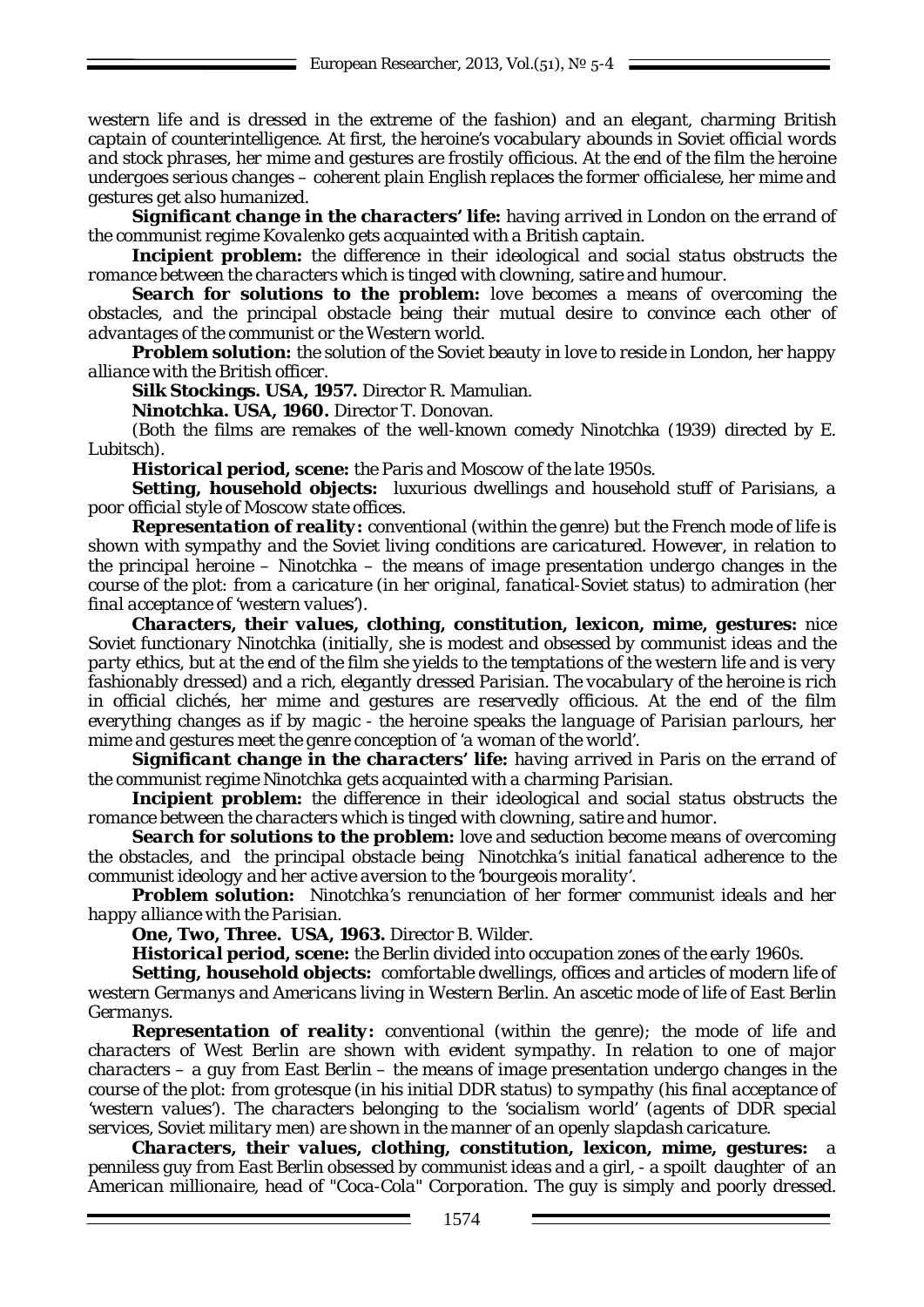*The millionaire's daughter is dressed in expensive clothes; her vocabulary fits the Hollywood stereotype of a 'silly blonde'. The East Berlin guy's vocabulary abounds in socialist clichés at first, his mime and gestures are openly exaggerated. At the end of the film everything changes – the main character's speech becomes quite normal and plain.*

*Significant change in the characters' life: the guy from East Berlin and the girl who arrived from America meet in Berlin divided into the west and Soviet zones; they fall in love with each other.*

*Incipient problem: the difference in their social and financial status and the DDR guy's ultra-communist views obstruct the romance between the characters which is tinged with clowning, satire and humor (the arrest of the guy by the East Berlin police; an unexpected visit of the girl's parents who think that their daughter is going to marry a Germany aristocrat; the guy's initial fanatical adherence to the communist ideology and his active rejection of the 'bourgeois mode of life').*

*Search for solutions to the problem: with the help of the smart director of the Berlin branch of "Coca-Cola" Co. the guy and the girl gradually overcome the obstacles they meet in their way.* 

*Problem solution: the guy's renunciation of communist ideals and his happy marriage with the American millionaire's daughter.*

#### *The Stereotype Structure of Western 'Confrontational' Comedies about Ideological Propaganda*

*Historical period, scene: any interval of time from 1917 to 1991, the USSR, the USA, other countries.*

*Setting, household objects: simple dwellings and household utensils of Soviet characters, luxurious dwellings and household stuff of western characters.* 

*Representation of reality: as a rule, a conventional/grotesque representation of people's life in 'hostile states'.*

*Characters, their values, clothing, constitution, lexicon, mime, gestures: Soviet and western characters of a contrasting ideological and social status. They look according to the aim of the media text sources: Soviet characters (if they do not make plans to defect to the West) are shown as rude and cruel zealots with a primitive vocabulary, ever frowning faces, active gesticulation and disagreeable voices...*

*Significant change in the characters' life: characters meet under funny/eccentric conditions, and either western or Soviet characters are on a foreign territory.*

*Incipient problem: 'cultural shock', a communication gap.*

*Search for solutions to the problem: characters overcome ideological barriers hindering their communication in a number of humorous/eccentric situations.*

*Problem solution: harmony of mutual understanding between Soviet and western characters tinged by humor.*

**The Russian Are Coming, The Russian Are Coming! USA, 1966**. Director N. Jewison.

*Historical period, scene: the coastal area of the USA of the mid-1960s.*

*Setting, household objects: a Soviet submarine, a beach, a small American town, interiors of comfortable American houses.*

*Representation of reality: conventional (within the genre); the American mode of life and American characters are shown with sympathy. The Soviet characters are caricatured but it is a well-meant rather than a malicious caricature.*

*Characters, their values, clothing, constitution, lexicon, mime, gestures: nice plain Americans and a Soviet submarine crew; they are of a contrasting ideological, social and material status. The American characters are patriotic, charming, polite, precautionary, ready to help the Soviet seamen unaccustomed to the comfortable American mode of life; they are well dressed, their speech is plain, their mime and gestures depend on a situation (in the beginning the Americans are apparently scared suspecting that the Russian plan to attack the USA). The Soviet seamen are dressed in the military form, often and actively gesticulate, they are emotionally unstable.*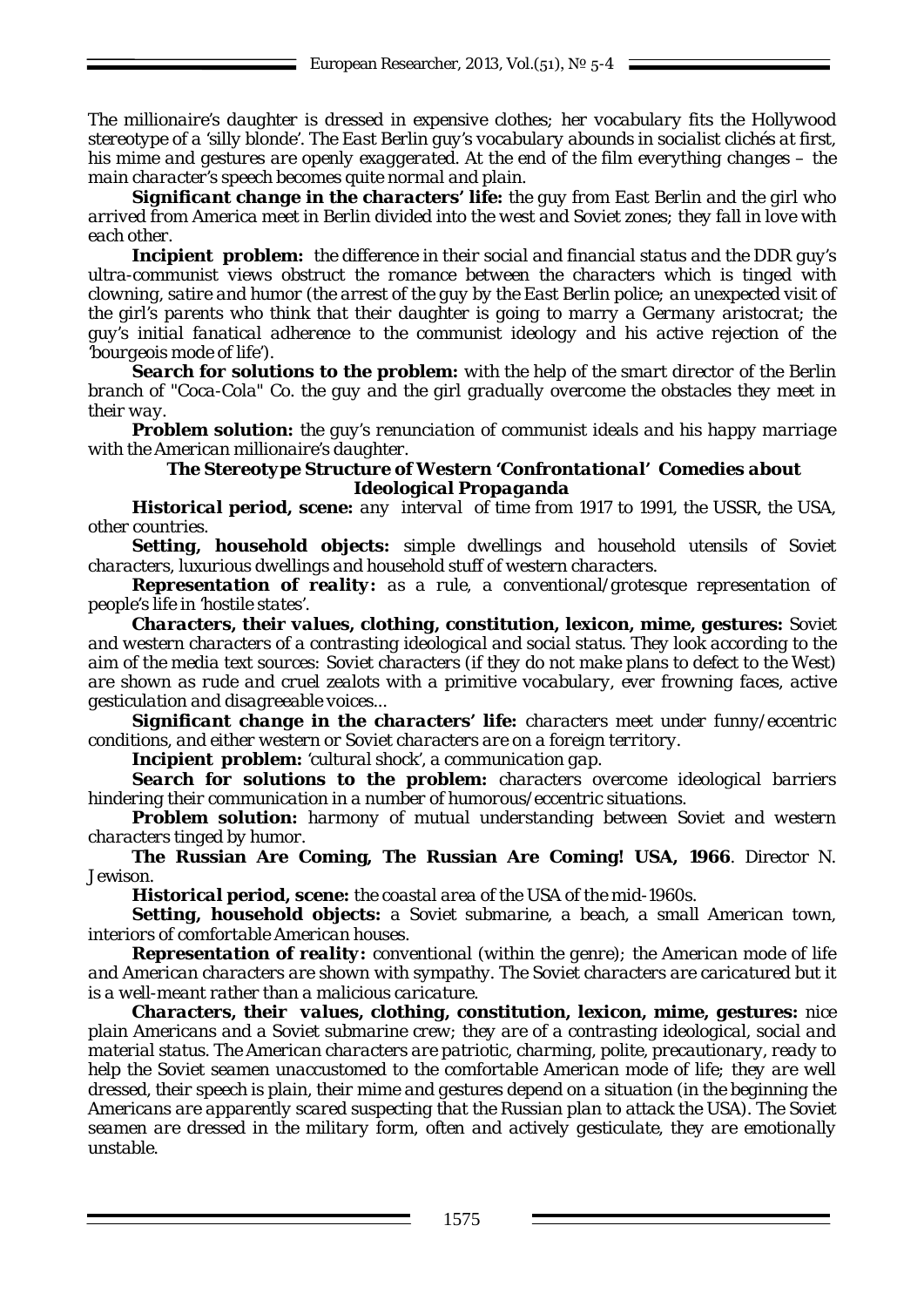*Significant change in the characters' life: an account of the submarine malfunction which struck aground on a whim of the imbecile captain the Soviet seamen find themselves on the USA coastal territory. So their funny/eccentric adventures begin...* 

*Incipient problem: (at first) not knowing anything about the USA democratic traditions, economy and culture the Soviet seamen receive a 'cultural shock' contemplating the achievements of the 'American lifestyle', and common Americans, in their turn, slowly part with their former stereotypic notions of Russians as furious enemies* 

*Search for solutions to the problem: the Soviet and American characters overcome the barriers hindering their mutual understanding in a number of humorous/eccentric situations.* 

*Problem solution: harmony of mutual understanding between the Soviet and American characters tinged by humor.*

**Moscow on the Hudson. USA, 1985.** Director P. Mazursky.

*Historical period, scene: the Moscow and New York of the mid-1980s.*

*Setting, household objects: Moscow and New York streets, shops, flats. Poor living conditions in the USSR. Comfortable living conditions in America.* 

*Representation of reality: conventional (within the genre); the American mode of life and American characters are shown with sympathy. The Soviet lifestyle, on the contrary, is shown from the most negative point of view (dark streets, queues for toilet paper, petrol shortage, etc.)*

*Characters, their values, clothing, constitution, lexicon, mime, and gestures: Soviet citizens and common Americans, they are of a different ideological, social and material status. The main Soviet character (performed by R. Williams) who wished to immigrate to America is originally shown with sympathy and compassion. The rest of the Soviet characters are caricatured, especially the KGB agent played by S. Kramarov. This character is marked by hysteroid mime and gestures, foul language, but even he finally makes up his mind to stay and live in America. The clothing and food of the Soviet characters are scarce that is why they all admire the American supermarket supplies. It is curious that the film contains Russian speech (though it is given in the form of a distorted accent) what was a rare thing in western films of that time.*

*Significant change in the characters' life: during a tour of the USA a Soviet citizen decides to ask for a political asylum and so his funny/eccentric adventures begin...*

*Incipient problem: the newly-made emigrant who is used to difficult living conditions in Russia gets a 'cultural shock' in the American 'affluent society'.*

*Search for solutions to the problem: the ex-Soviet character copes with the obstacles preventing him from understanding the western values and the American mode of life.*

*Problem solution: the ex-Soviet character gets accustomed to his new environment and finds harmony living in the USA.*

**Twist again `a Moscou. France[, 1986.](http://www.imdb.com/Sections/Years/1986)** Director J.ean-Marie Poire.

*Historical period, scene: the Moscow of the mid-1980s.*

*Setting, household objects: official interiors of Moscow houses and hotels. An ascetic mode of Soviet life.*

*Representation of reality: conventional (within the genre); Frenchmen are portrayed with sympathy, the Soviet characters are shown in the manner of an openly slapdash caricature.*

*Characters, their values, clothing, constitution, lexicon, mime, and gestures: Frenchmen are dressed in the latest Paris fashions; the Soviet characters are shabbily dressed, their vocabulary is poor, mime and gestures are exaggerated.*

*Significant change in the characters' life: Frenchmen come to Moscow and find themselves in a whirlpool of comical events…*

*Incipient problem: the French and Soviet characters are of a different ideological, social and material status; the Frenchmen get a 'cultural shock' after meeting with the Moscow mode of life of that time.*

*Search for solutions to the problem: by getting accustomed to the Soviet mode of life and its bureaucratic obstacles the Frenchmen try to overcome the difficulties in their way.*

*Problem solution: the negative Soviet characters get punished.* 

*The Stereotype Structure of Western 'Confrontational' Sci-Fi Films*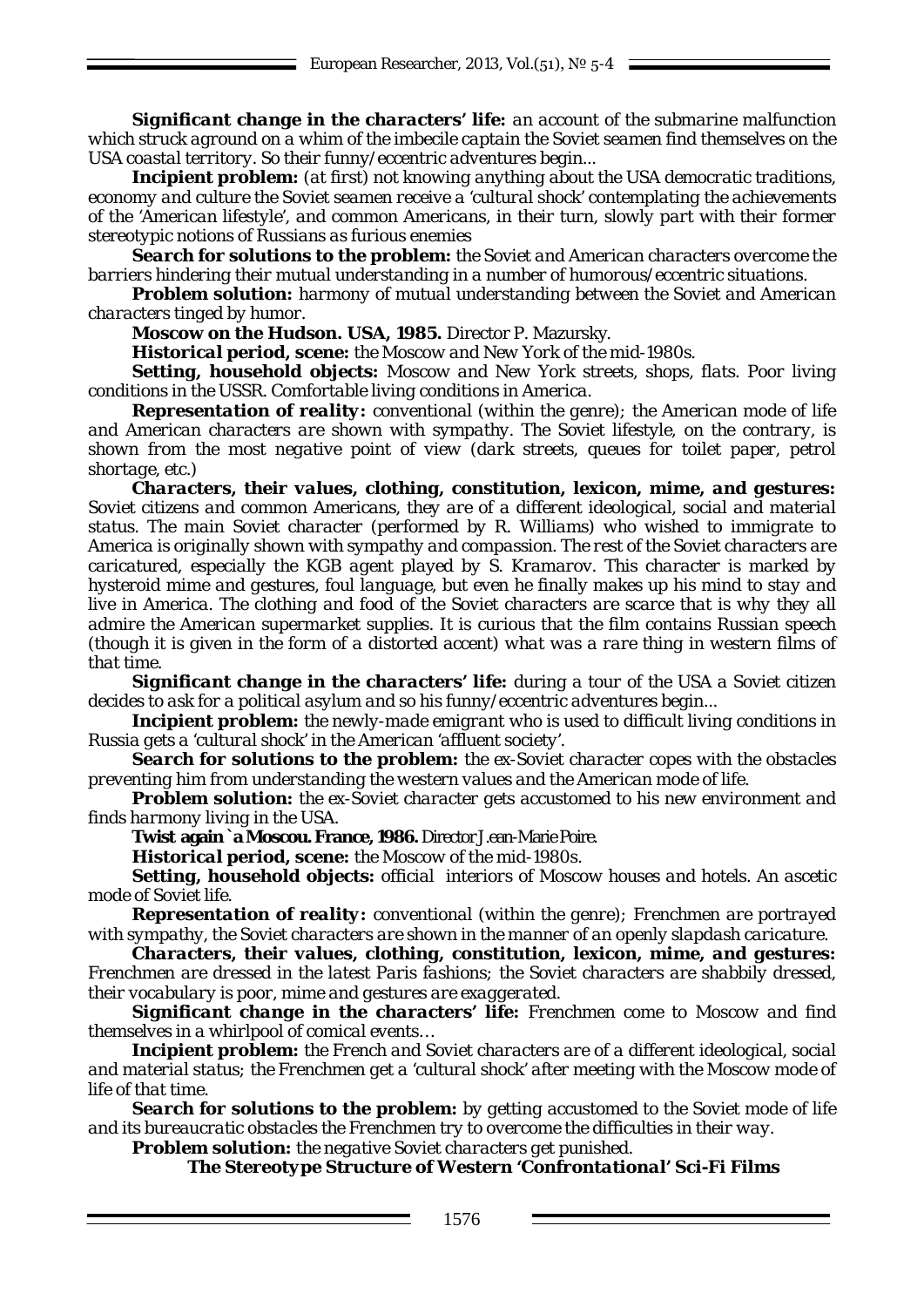*Historical period, scene: far/near future. The USSR, the USA, other countries, outer space.*

*Setting, household objects: simple dwellings and living conditions of Soviet characters, the interiors of space crafts, luxurious dwellings and excellent living conditions of western characters; a variation – cities and buildings destroyed by a nuclear catastrophe, poor life of the few survived characters.*

*Representation of reality: a quasirealistic or futuristic representation of events 'in one's own countries, spaceships', a conventional and grotesque representation of life in 'hostile countries and spaceships'.*

*Characters, their values, clothing, constitution, lexicon, mime, and gestures: positive characters (astronauts, military men, peaceful citizens) – bearers of democratic ideas, aggressors (astronauts, military men, saboteurs, terrorists) – carriers of anti-humane ideas. Clothing: the uniform of astronauts, the military uniform, ordinary civilian attire. Constitution: athletic and robust. Vocabulary – businesslike, the mime and gestures are in accordance with the current functions.*

*Significant change in the characters' life: negative characters commit a crime (military aggression, acts of sabotage, murders).*

*Incipient problem: transgression – the lives of positive characters and, quite often, the lives of all peaceful characters of a democratic country (in this or that meaning) are under threat. A variation: there are a few survivors after a nuclear catastrophe.*

*Search for solutions to the problem: armed struggle of positive characters with the enemy aggression, or an attempt of survivors after atomic bomb explosions to adapt to new living conditions.*

*Problem solution: killing/capture of aggressors, return to peaceful life, or the survivors' adaptation after the nuclear attack to new severe conditions of life.*

**Five. USA[, 1951.](http://www.imdb.com/Sections/Years/1951)** Director A. Oboler.

*Historical period, scene: near future.*

*Setting, household objects: streets and flats of an American city, ruins.*

*Representation of reality: a quasirealistic or futuristic representation of events.* 

*Characters, their values, clothing, constitution, lexicon, mime, and gestures: average Americans. Their clothes, speech, mime and gestures are rather commonplace.*

*Significant change in the characters' life: enemies drop nuclear bombs on the USA territory…*

*Incipient problem: lives of ordinary Americans as well as the existence of the USA are threatened, only five people survive.*

*Search for solutions to the problem: the five Americans who cheated death unite in order to adapt to new living conditions.*

*Problem solution: the five Americans find the strength to begin a new life in the postnuclear epoch despite all the difficulties…*

**Amerika. USA, 1987.** Director D. Wrye.

*Historical period, scene: near future, 1997. Alaska.*

*Setting, household objects: streets and houses of Americans, their comfortable living conditions (before the Soviet troops invasion).*

*Representation of reality: crude grotesque on the verge of a caricature.*

*Characters, their values, clothing, constitution, lexicon, mime, and gestures: positive Americans (nice, strong, courageous, fair, patriotic, true to their soldier's and civil duty) and negative Soviet aggressors (perfidious, cruel, unpleasant-looking, possessed by aggressive ideas). The characters' speech is simple and connected to the army specific character. The Soviet characters are wearing a military uniform.*

*Significant change in the characters' life: the Soviet Union treacherously attacks America by landing troops in Alaska…*

*Incipient problem: lives of simple Americans as well as the existence of the USA are threatened.*

*Search for solutions to the problem: Americans get united for a struggle against the Soviet aggressors.*

*Problem solution: a victory of democratic American forces over the Soviet aggressors.*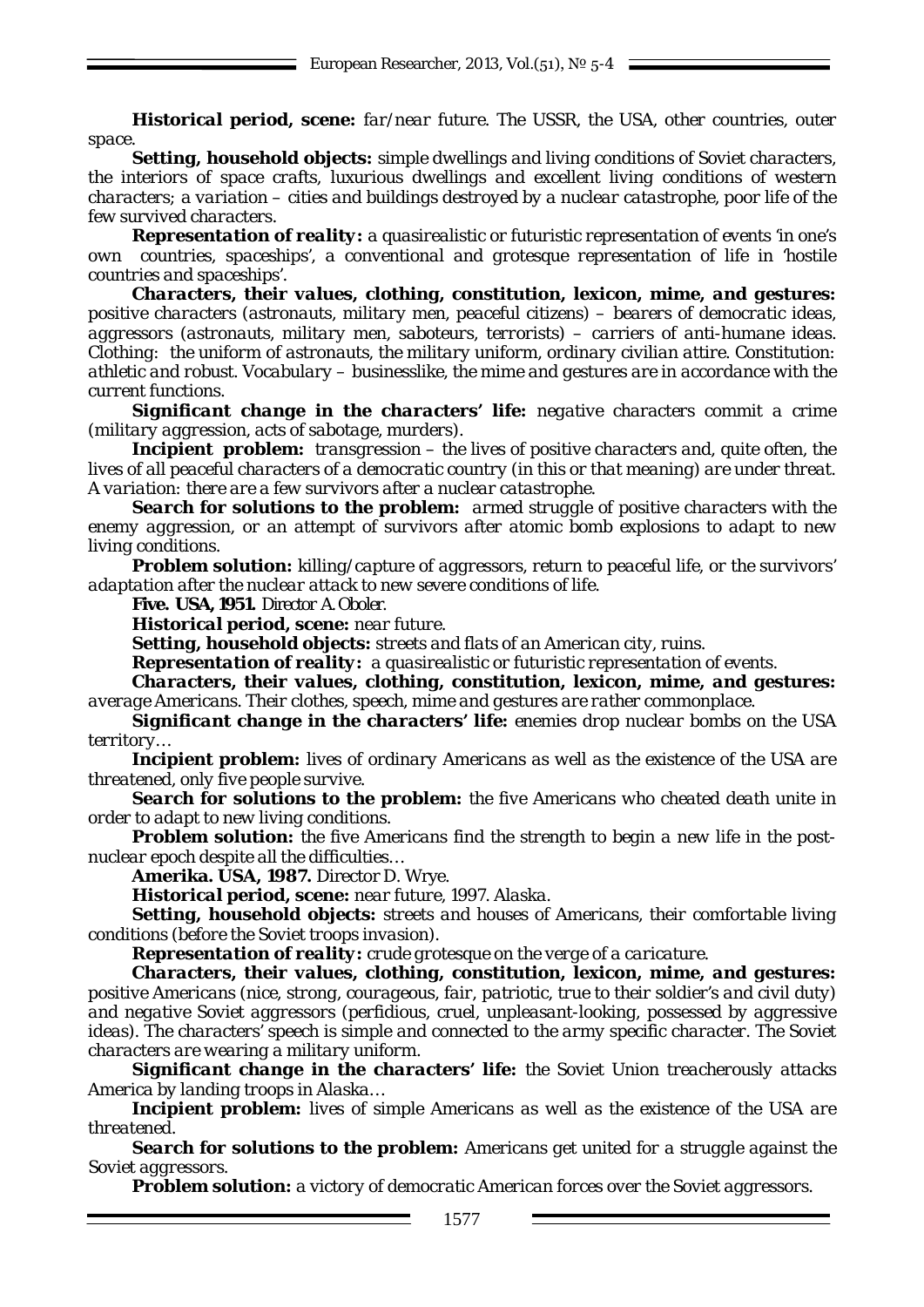**Red Dawn. USA, 1984.** Director J. Milius.

*Historical period, scene: near future. Florida, USA.*

*Setting, household objects: streets and houses of Americans, comfortable living conditions (before the Soviet troops invasion).*

*Representation of reality: crude grotesque on the verge of a caricature.*

*Characters, their values, clothing, constitution, lexicon, mime, and gestures: positive American teenagers (nice, strong, courageous, fair, patriotic) and negative Soviet and Cuban aggressors (perfidious, cruel, unpleasant-looking, possessed by aggressive ideas). The characters' vocabulary is simple and connected with teenage and military language. The Soviet and Cuban characters are wearing a military uniform.*

*Significant change in the characters' life: the Soviet Union allied with communist Cuba treacherously attacks America by landing troops in Florida…*

*Incipient problem: lives of simple Americans as well as the existence of the USA are threatened.*

*Search for solutions to the problem: Americans get united for a struggle against the Soviet-Cuban aggressors.*

*Problem solution: a victory of democratic American forces over the Soviet-Cuban aggressors.*

**Conclusions.** The analysis of transformation of the image of Russia on the Western screen, from the period of ideological confrontation (1946-1991), which includes ideological, social analysis, the analysis of stereotypes, the analysis of the characters, identification, iconographical, plot analysis, representational analysis, classification of the models of the contents and modifications of genres allow us to draw the following conclusions:

- anti-sovietism/anticommunism of the Western screen played an important role during the cold war, however we shouldn't forget that at all times the policy of the West was in many respects anti-Russian, and any strengthening of Russia (economical, military, geopolitical) was perceived as a threat to the Western world. This tendency can be traced in many Western works of art even before the rise of USSR as well as after its collapse;

- the content analysis of the western media texts of the period of the "cold war" (1946-1991) allows to present their main plot diagrams as follows: Soviet spies penetrate into the territory of the USA/Western country to commit diversion and/or to worm out military secrets; the USSR prepares a covert attack on the territory of the USA/Western world, creating secret bases with nuclear weapons; the inhuman Soviet totalitarian regime oppresses its own people or the people of any other country; Nonconformity leaves/attempts to leave the USSR where, in their opinion, democracy and individual freedom are being oppressed; common western people explain to Soviet military/civilian visitors who were mislead by propaganda that the USA/Western country is the stronghold of friendship and world-wide prosperity and peace; obstacles connected with the ideological confrontation between the USSR and the Western world appear on the way of a loving couple.

# **References:**

1. Ashin G.K., Midler A.P. (1986). *In the Clutches of Spiritual Oppresion.* Moscow: Mysl, p. 253.

2. Asratyan E. (1949). Glory of Russian Science. *Literaturnaya Gazeta.* 1949. February, 12.

3. Baskakov V.E. (1981). Opposition of the Ideas on Western Screen. In: *Western Cinema: Problems and Tendencies*. Moscow: Znaniye, pp.3-20.

4. Bogomolov Y.A. (1989). Cinema for Every Day... *Literaturnaya Gazeta.* 1989. № 24, p.11.

5. Dolmatovskaya G.E. (1976). Historical Fact and Its Ideological Interpretation in Modern Cinema // Baskakov V.E. (Ed.) *The Screen and Ideological Struggle*. Moscow: Iskusstvo, pp. 214- 228.

6. Fateyev A.V. (1999). *The Image of Enemy in Soviet Propaganda, 1945-1954.* Moscow: Edition of RAN.<http://psyfactor.org/lib/fateev0.htm>

7. Haynes, J.E. (1966). *Red Scare or Red Menace?* Chicago: I.R.Dee, 214 p.

8. Ivanyan E.A. (2007). *When Muses Speak. History of Russian-American Cultural Ties.* Moscow: International Relationships, 432 p.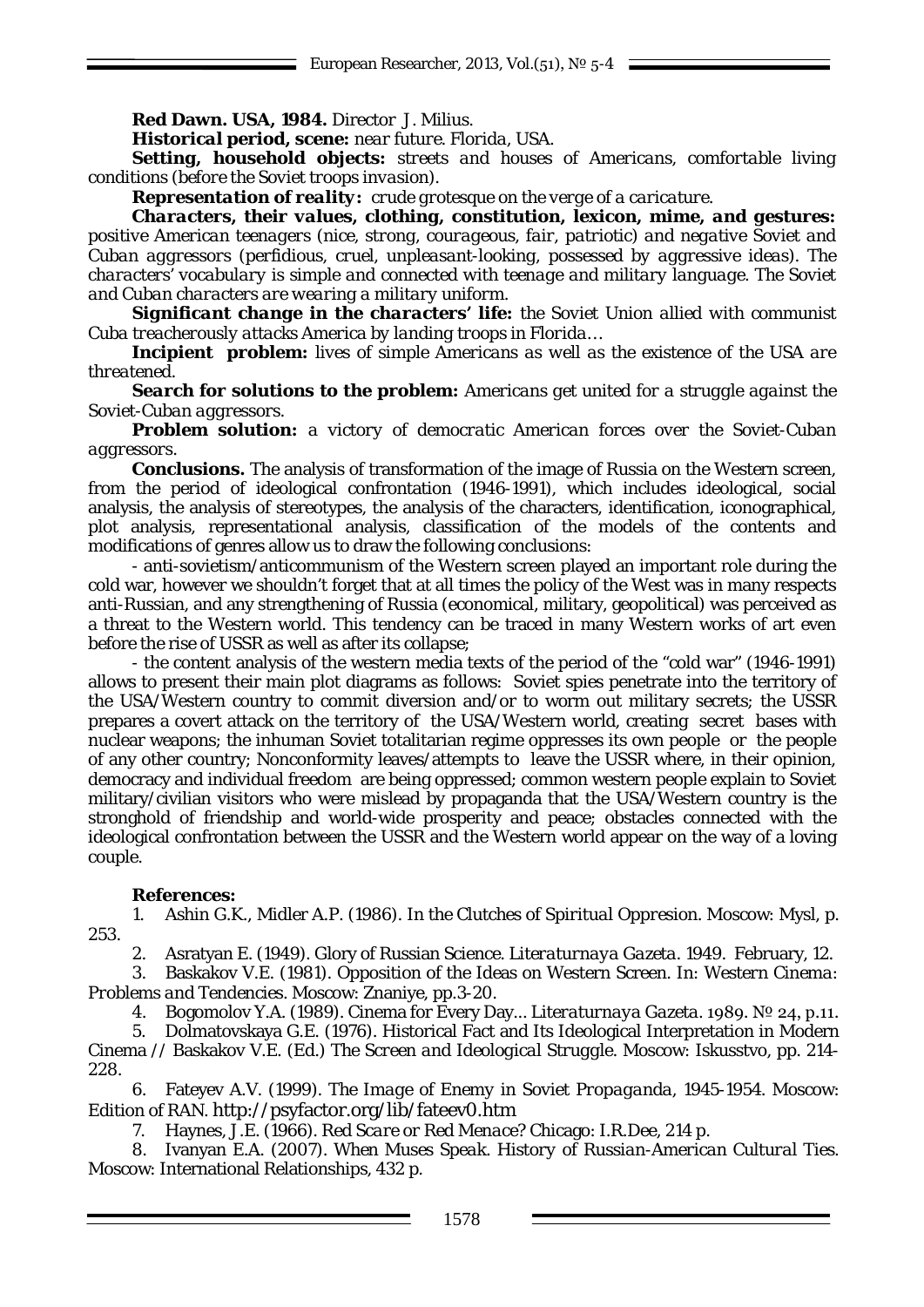9. Jones, D.B. (1972). Communism and the Movies: A Study of Film Content. In: Keen, S. (1986). *Faces of the Enemy.* San Francisco: Harper and Row.

10. Jones, D.B. (1972). Communism and the Movies: A Study of Film Content. In: Cogley, J. (Ed.). *Reporting on Blacklisting. Vol. I. The movies.* New York: Arno.

11. Kapralov G.A. (1975). *Playing with the Devil and the Dawn of the Appointed Hour.* Moscow: Iskusstvo, 328 p.

12. Kapralov G.A. (1984). *Man and Myth: Evolution of the Hero of Western Screen (1965- 1980).* Moscow: Iskusstvo, 397 p.

13. Kartseva E.N. (1987). *Hollywood: the Contrasts of the 1970s.* Moscow: Iskusstvo, 319 p.

14. Keen, S. (1986). *Faces of the Enemy.* San Francisco: Harper and Row.

15. Kenez, P. (1992). *Cinema and Soviet Society, 1917-1953.* Cambridge, N.Y.: Cambridge University Press, 281 p.

16. Klimontovich N. (1990). They Are Like Spies. *Cinema Art.* 1990. № 11.

17. Kokarev I.E. (1987). *The USA on the Threshold of the 1980s: Hollywood and Politics.* Moscow: Iskusstvo, 256 p.

18. Kolesnikova A.G. (2008). Knights of the "Cold War" (the Image of Enemy in Soviet Action Films of the 1960-1970s. *Klio.* 2008. № 3, pp.144-149.

19. Komov Y.A. (1982). *Hollywood Unmasked.* Moscow: Iskusstvo, 208 p.

20. Kukarkin A.V. (1985). *Bourgeois Mass Culture.* Moscow: Political literature publishers, 399 p.

21. Lacourbe, R. (1985). *La Guerre froide dans le cinema d'espionnage.* Paris: Henri Veyrier, 315 p.

22. LaFeber, W. (1980). *America, Russia and the Cold War: 1945-1980.* N.Y.: J.Wiley, 1980, p.345.

23. LaFeber, W. (1990). *America, Russia and Cold War.* New York: Alfred A. Knopf.

24. Lauren, N. (2000). *L'Oeil du Kremlin. Cinema et censure en URSS sous Stalin (1928- 1953).* Toulouse: Privat, 286 p.

25. Levering, R. B. (1982). *The Cold War, 1945-1972.* Arlington Heights: Harlan Davidson.

26. Lisichkin V.A., Shelepin L.A. (1999). *World War III (informational and political).* Moscow.

27. Pechatnov V.O. (2006). *From Union to Cold War: US-Soviet Relations in 1945 - 1947.* Moscow: MGIMO, 184 p.

28. Rukavishnikov V.O. (2000). *Cold War, Cold Peace.* Moscow: Academic Project, 864 p.

29. Shaw, T. and Youngblood, D.J. (2010). *Cinematic Cold War: The American and Soviet Struggle for Heart and Minds*. Lawrence: University Press of Kansas, 301 p.

30. Shlapentokh D. and V. (1993). *Soviet Cinematography 1918-1991: Ideological Conflict and Social Reality.* N.Y.: Aldine de Gruyter,

31. Sobolev, R.P. (1975). *Hollywood, the 1960s.* Moscow: Iskusstvo, 239 p.

32. Strada, M.J. and Troper, H.R. (1997). *Friend or Foe?: Russian in American Film and Foreign Policy.* Lanham, Md., & London: The Scarecrow Press, 255 p.

33. Turovskaya M.I. (1979). Why does the Viewer Goes to the Cinema. *Film Genres.* Moscow: Iskusstvo, 319 p.

34. Turovskaya M.I. (1996). Films of the "Cold War". *Cinema Art.* 1996. № 9, pp.98-106.

35. Turovskaya M.I. (2003). *Blow up.* Moscow: MIK, 288 p.

36. Turovskaya, M. (1993). Soviet Films of the Cold War. In: Taylor, R. and Spring, D. (Eds.). *Stalinism and Soviet Cinema.* London and New York: Routledge, pp.131-141.

37. Westad, O.A. (2007). *The Global Cold War.* Cambridge: University Press, 484 p,

38. Whitfield, S.J. (1991). *The Culture of the Cold War.* Baltimore: John Hopkins University Press.

39. Yurenev R.N. (1950). Let Us Win! *Soviet Art.* 1950. June, 27.

40. Zorkaya N.M. (1981). *The Unique and the Replicated. Means of Mass Communication and Reproduced Art.* Moscow: Iskusstvo, 167 p.

41. Zorkaya N.M. (1994). *Folklore. Popular Literature. Screen.* Moscow.

http://www2.boxofficemojo.com/movies/?page=weekend&id=whitenights.htm